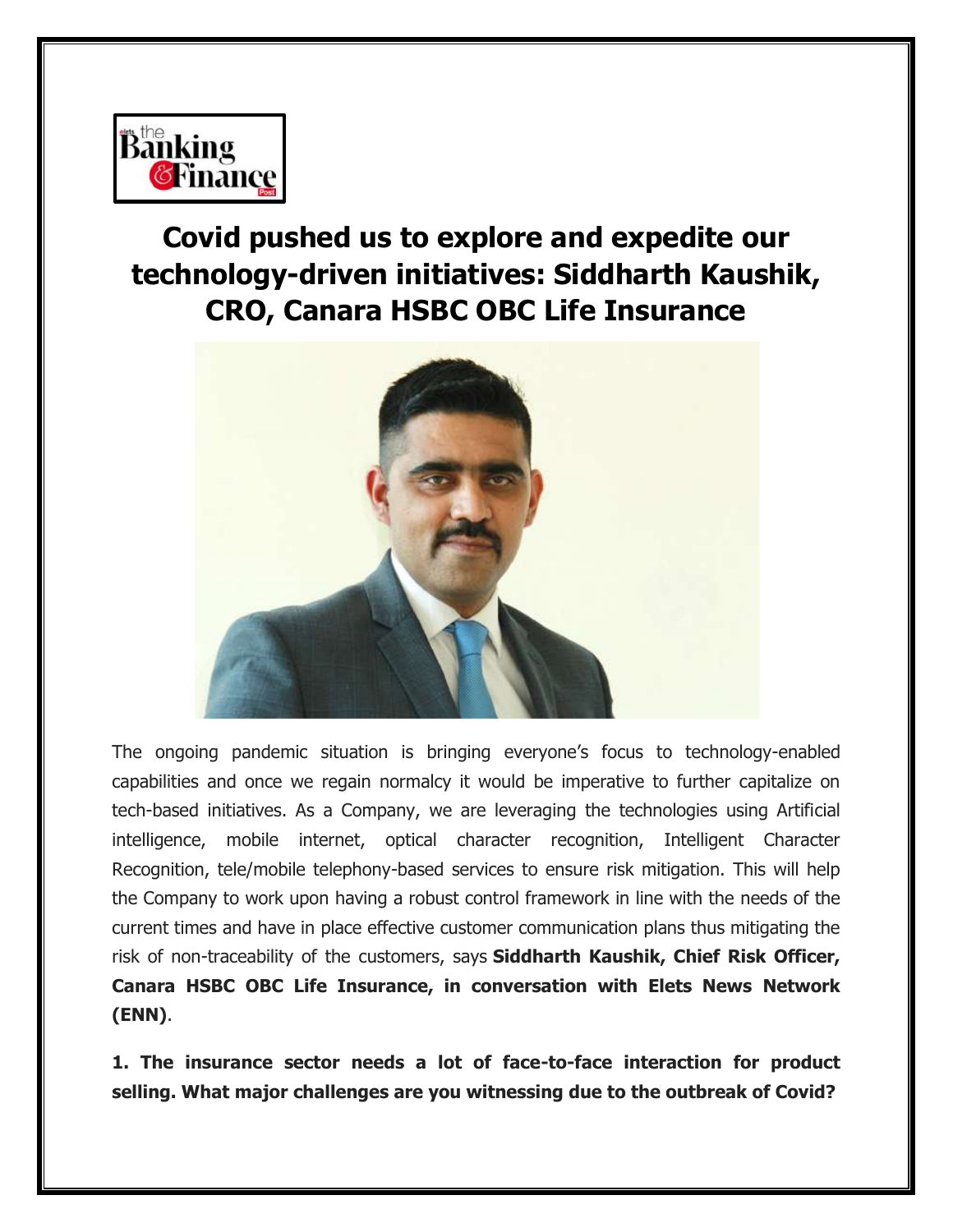Owing to the pandemic outbreak, in the initial day's field sales activities were adversely impacted largely on account of customer focus on social distancing and restrictions on travel and intercity movements. Considering the situation at that time Company worked upon its business solicitation model with focus shifting to the non-face-to-face selling process and digital sales to ensure continuity of business. This is also critical and important at the same time in the new world as customer behavior is changing rapidly considering the ongoing evolving situation.

To address these challenges, we increased focus on a customer-friendly online sales solicitation journey on our website and our fleet on street workforce was completely techenabled wherein they have been equipped with requisite hardware and software tools to carry out their day-to-day operations. To sum it up technology-backed empowerment facilitated the Company in having an end-to-end customer acquisition lifecycle without any physical face-to-face interaction. This helped us avoid any business disruptions and run our business as usual.

## **2. Social distancing and extended lockdowns have escalated digital dependency by many folds. How are you handling the fraud-related concerns?**

I agree that the current situation increases the possibility of escalation and increased exposure in fraud risk, however considering that conduct risk and sales quality has always remained a focus area for us, we had requisite controls already institutionalized in the Company. As an additional measure, we had undertaken an assessment of the current processes in light of the ongoing situation and increased our oversight in this area with continuous monitoring to avoid any unwarranted incidents during the pandemic period. As an ongoing process, the Company has always been focusing on digitization on the sales solicitation process along with adequate controls to ensure the mitigation of fraud-related risks. This situation led us to further explore and expedite our technology-driven initiatives.

As a Company our endeavor has always been to ensure that adequate focus is on having satisfactory front-end and back-end controls to ensure that there is no escalation in the risk. Additionally, enhanced emphasis was laid on robust monitoring mechanism being in place to identify any emerging trends and take actions as deemed necessary in a timely manner.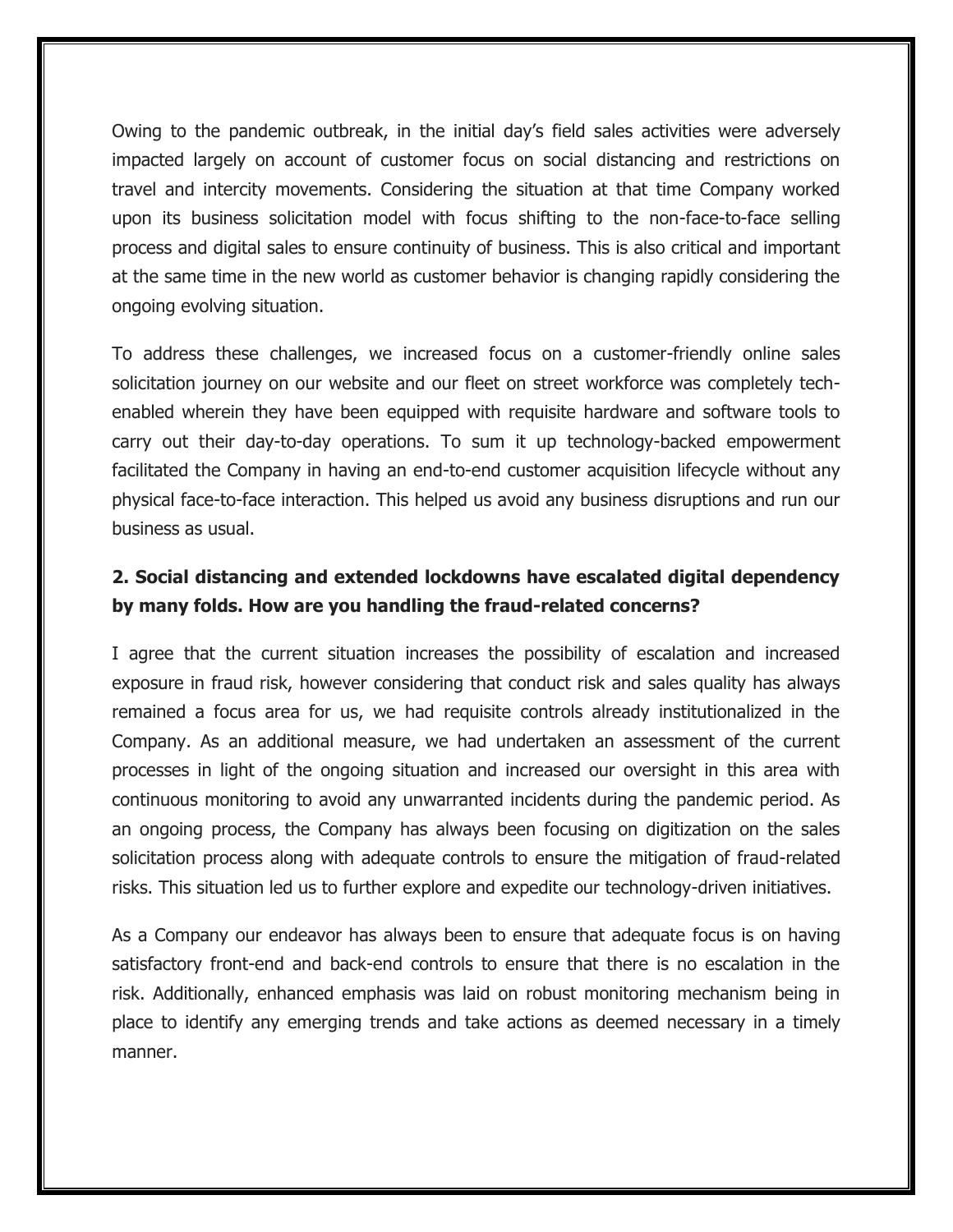### **3. What are your views on the traditional Business Continuity Plan? Do you feel the requirement to upgrade them completely?**

A pandemic such as the coronavirus (COVID-19) outbreak challenged existing business continuity management initiatives at any organization. Typically business continuity plans are made on leveraging alternate options or locations to continue the business but such a situation wherein there is complete lockdown and the mobility is impacted to the extent that office premises or even disaster recovery sites were not accessible is a 1 in 100-year event. This was further coupled with the overall uncertainty and lower sentiments in general with paramount importance being on health and safety of the employees of the Company and outsourcing partners; so the situation demanded that traditional business continuity plans are not only upgraded but required overhauling change in the way we have managed our business models so far.

The situation demanded quick decision making, optimum utilization of resources available and a calm head, with an objective to create a blended work environment, using physical and virtual collaboration tools.

In our Company, we institutionalized a comprehensive Company-wide business continuity plan that provided for the recovery of critical business unit operations, hardware, software and networks, including the provision of alternative sites from which to work and the ability to work at home securely. Within a span of a week the Company enabled all critical employees to work remotely from home encompassing both laptop and desktop users either through VPN or through virtual environments ensuring adequate safeguards are also maintained from an Information Security perspective.

#### **4. Video KYC is gaining fast popularity lately and the regulator is also supporting its adoption. How do you see it as a development of the sector?**

Video KYC is a forwarding step towards end to end digitization of solicitation process in the Insurance Industry. While such technology driven solutions were envisaged to be the future of the Industry, this pandemic situation expedited the entire process. Video KYC will be a welcome step towards digitization wherein it shall help in completing the KYC requirements upfront along with the complete validation which is a great step towards eliminating possibility of frauds as well. Video KYC will give impetus to non face to face selling processes and will also enable and facilitate the customer to fulfill the document